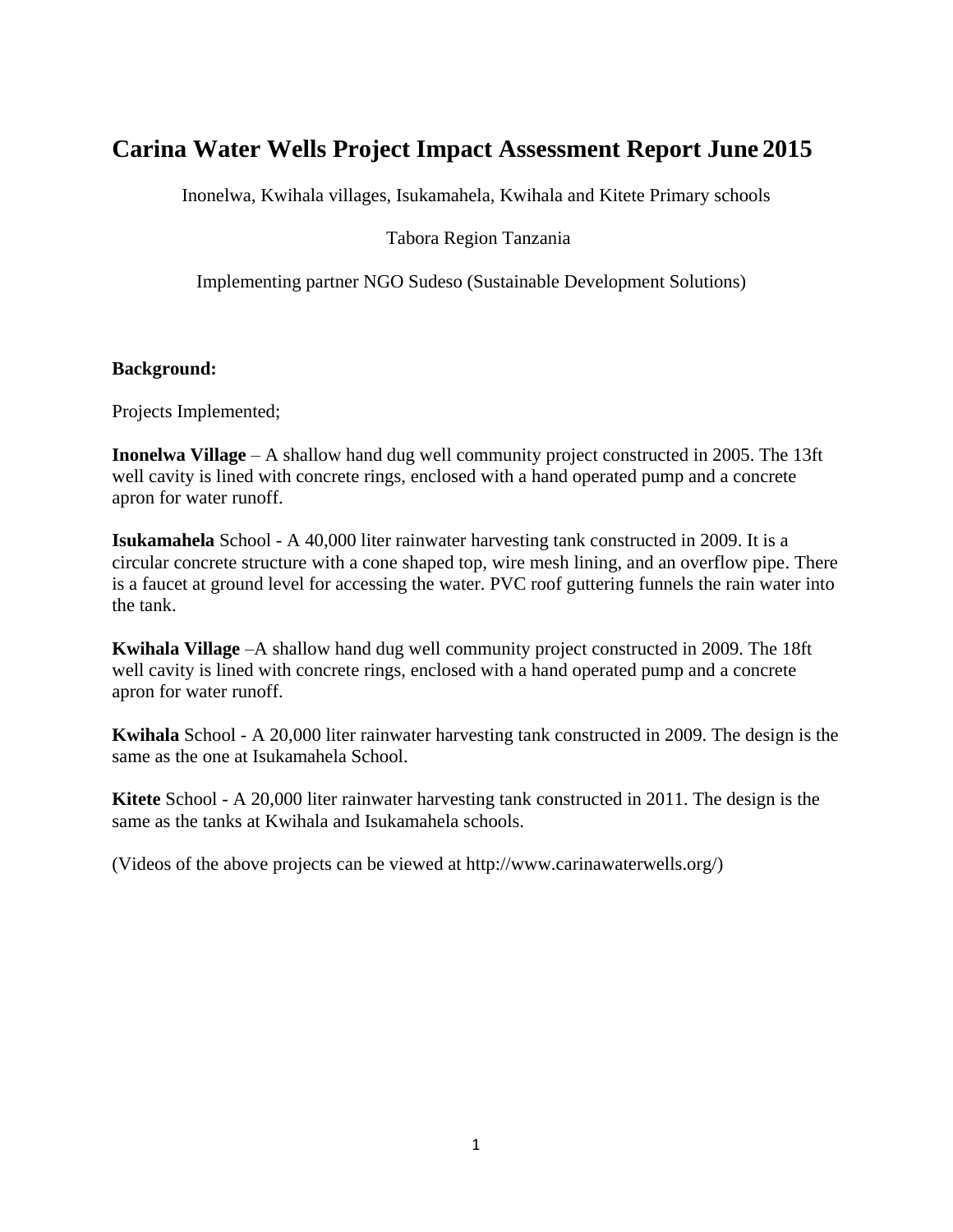#### **Executive Summary**

A preliminary impact evaluation was carried out in June 2015 for the Carina Water Wells Project in Tabora Region by Smart Decisiontz as a consultant supporting implementing partner Sudeso (Sustainable Development Solutions). Assessed was the impact that these projects brought to the community according to the view of beneficiaries and community from sampled residents of Inonelwa, Kwihala villages, and students from Isukamahela, Kwihala and Kitete primary schools. A number of participants were involved in this survey which involved structured questionnaires and observations. The team physically visited all five sites.

This report presents the findings, conclusions and recommendations from the community perspective. The community based water supply which includes two protected water wells (at Inonelwa and Kwihala villages) and three rain water harvesting tanks (Isukamahela, Kwihala and Kitete schools). The water well at Kwihala village and two rain water harvesting tanks at Isukamahela and Kitete schools were still functioning at the time of this survey. In all areas the Carina Water Wells Project implemented by Sudeso was a success in that the outcome impacted the lives of those households in the targeted villages and schools.

A sampling was organized to interview at least five respondents from the specific project areas. Some benefits that occurred include the reduced burden on women. Formally, collecting water from a source was a distance of more than two hours and was the women's responsibility. However, after the implementation of these projects women, students from the schools and village administration concluded the burden on women and children has been reduced.

Moreover, the majority of households surveyed about the project agreed that now they have more time which allows people to engage in other socioeconomic activities, such as farming,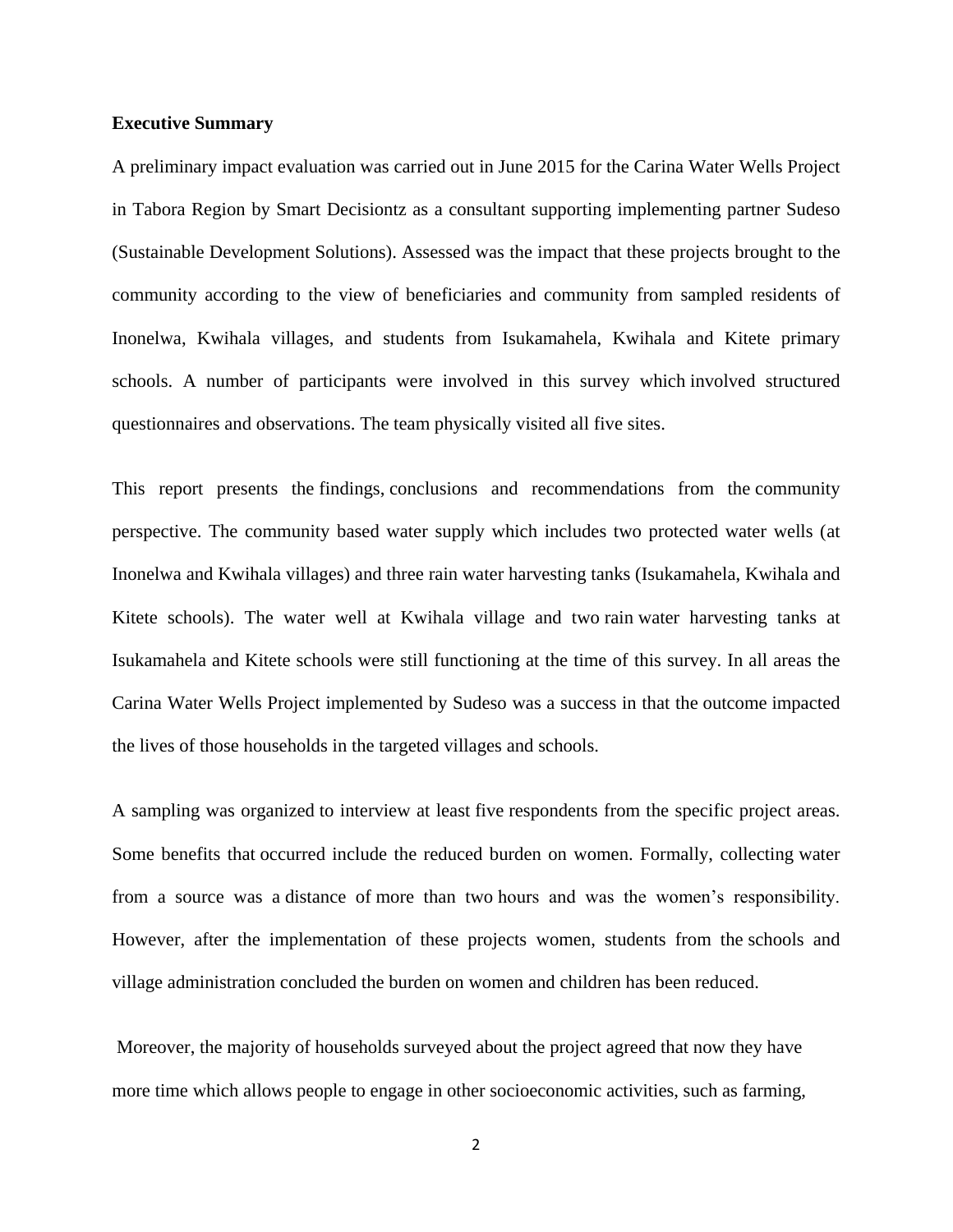vegetable gardens or other businesses to help them earn a small income. Students who were interviewed also believe there have been significant health benefits by improving hygiene, washing hands and cleaning classrooms to reduce dust.

Another area the survey focused on was collecting the community views on how, and in which area improvements are needed if there are be any future projects.

The report also highlights some challenges and concerns of not having financial viability of the projects deemed a success. Operation and maintenance costs are the major challenges in these areas because two out of the five Carina Water Wells Project water sources were not functioning at the time of this survey. However, the village leaders expressed interest in meeting with the community water committees to discuss ways of controlling and maintaining the projects.





#### 3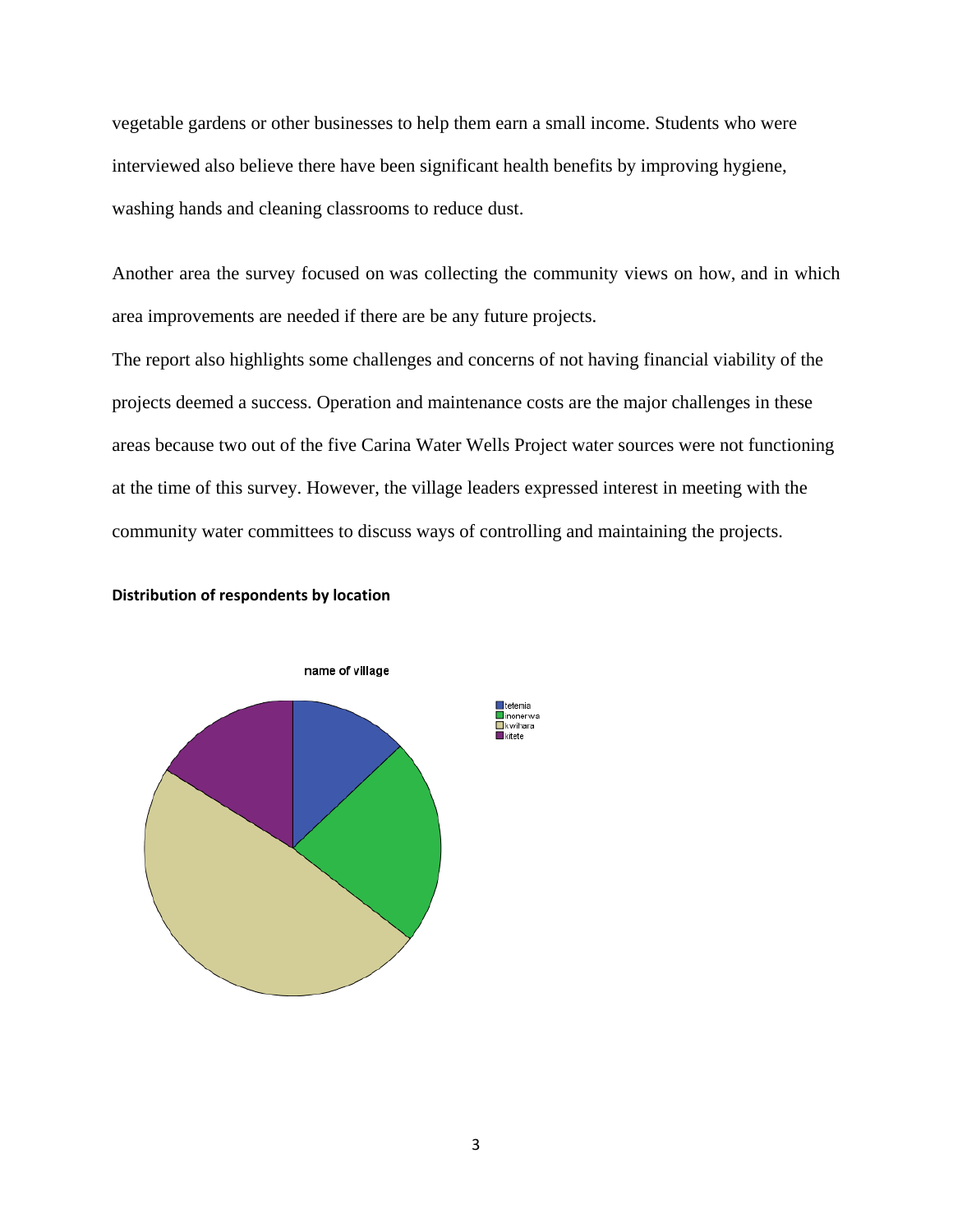# **Score of different variables by number of respondents**

| <b>VARIABLES</b>             |                         |         |
|------------------------------|-------------------------|---------|
| Gender                       | Frequency               | Percent |
| Male                         | 18                      | 58.1    |
| Female                       | 13                      | 41.9    |
| Age group                    |                         |         |
| below 18                     | 9                       | 29.0    |
| 19 to 45                     | 16                      | 51.6    |
| above 45                     | 6                       | 19.4    |
| <b>Marital status</b>        |                         |         |
| Married                      | 11                      | 35.5    |
| Single                       | 17                      | 54.8    |
| Widow                        | $\mathbf{1}$            | 3.2     |
| Divorced                     | $\overline{2}$          | 6.5     |
| Occupation                   |                         |         |
| Employed                     | $\overline{2}$          | 6.5     |
| <b>Business</b>              | $\overline{2}$          | 6.5     |
| Farmer                       | 12                      | 38.7    |
| Others                       | 15                      | 48.4    |
| <b>Education level</b>       |                         |         |
| Primary                      | 24                      | 77.4    |
| Secondary                    | $\overline{\mathbf{4}}$ | 12.9    |
| Other                        | 3                       | 9.7     |
| <b>Position in household</b> |                         |         |
| household head               | 9                       | 29.0    |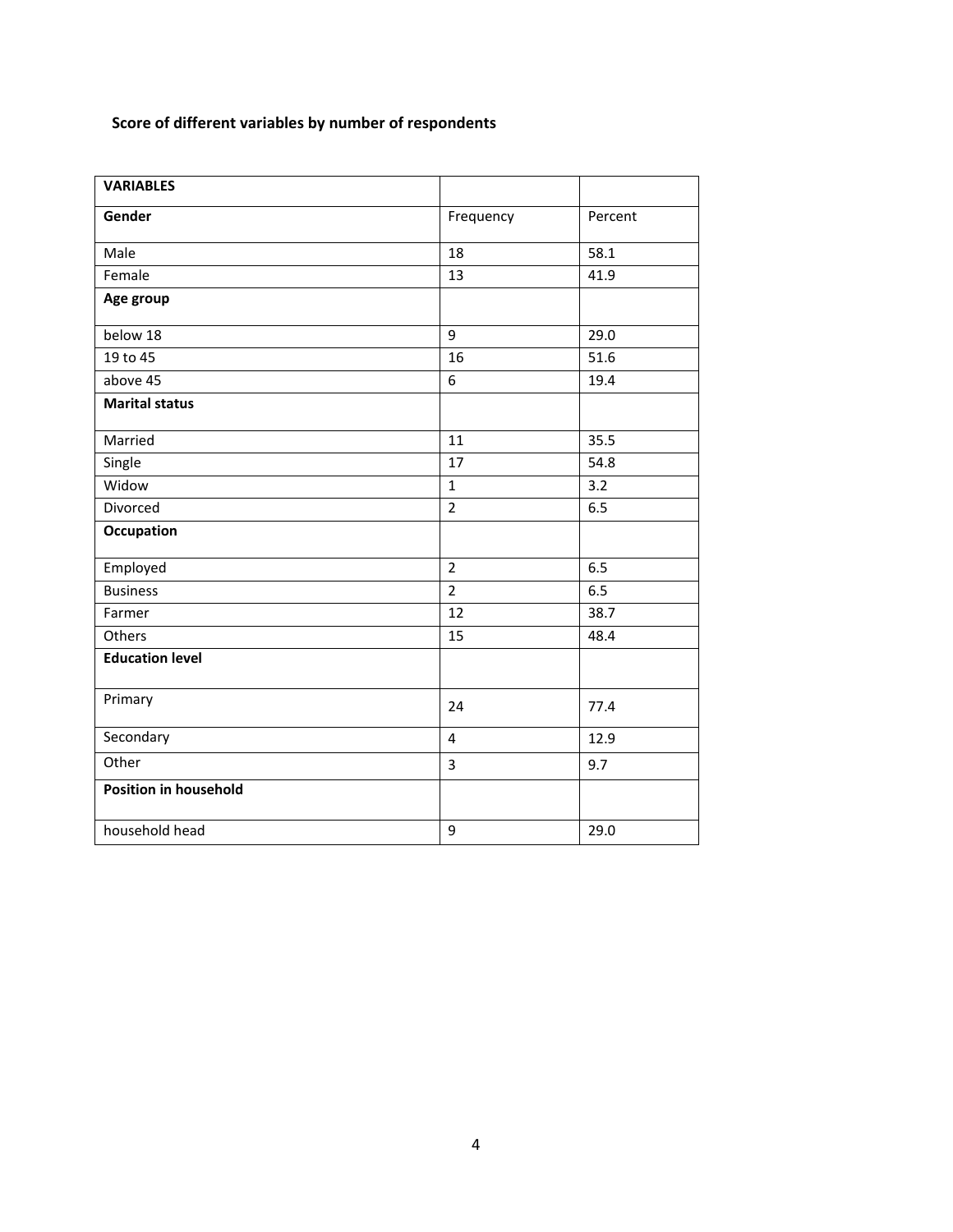| <b>VARIABLES</b>                                                        |                |       |
|-------------------------------------------------------------------------|----------------|-------|
| <b>Frequency of fetching Water</b>                                      |                |       |
| Everyday                                                                | 27             | 87.1  |
| twice a week                                                            | $\overline{2}$ | 6.5   |
| Other                                                                   | $\overline{2}$ | 6.5   |
| Water usage per day-# of 20 liters container                            |                |       |
| One                                                                     | $\mathbf{1}$   | 3.2   |
| Two                                                                     | 3              | 9.7   |
| Three                                                                   | 3              | 9.7   |
| Four                                                                    | $\overline{7}$ | 22.6  |
| more than four                                                          | 17             | 54.8  |
| <b>Status of Carina funded Water source (Function or Not)</b>           |                |       |
| Yes                                                                     | 24             | 77.4  |
| No                                                                      | $\overline{7}$ | 22.6  |
| Does Carina Water Project produce water throughout                      |                |       |
| the year                                                                |                |       |
| No                                                                      | 31             | 100.0 |
| <b>Yes</b>                                                              | $\mathbf 0$    | 0.0   |
| <b>ANY PROBLEM WITH Carina Water Project</b>                            |                |       |
| Yes                                                                     | 30             | 96.8  |
| No                                                                      | $\mathbf{1}$   | 3.2   |
| Are you paying to collect water for other water project                 |                |       |
| Yes                                                                     | 6              | 19.4  |
| No                                                                      | 25             | 80.6  |
| <b>Responsible Person to Collect Water</b>                              |                |       |
| Only male                                                               | $\mathbf{1}$   | 3.2   |
| Only Female                                                             | 11             | 35.5  |
| <b>Both Male and Female</b>                                             | 19             | 61.3  |
| Who Supports Maintenance of Available Water project                     |                |       |
| Government                                                              | 5              | 16.1  |
| NGOs and other donors                                                   | 26             | 83.9  |
| Respondents Reported to Use Water Sources from the<br>following sources |                |       |
| Water from community protected well                                     | 11             | 35.5  |
| Water from community well unprotected                                   | 15             | 48.4  |
| Water from tap water connected to household                             | 5              | 16.1  |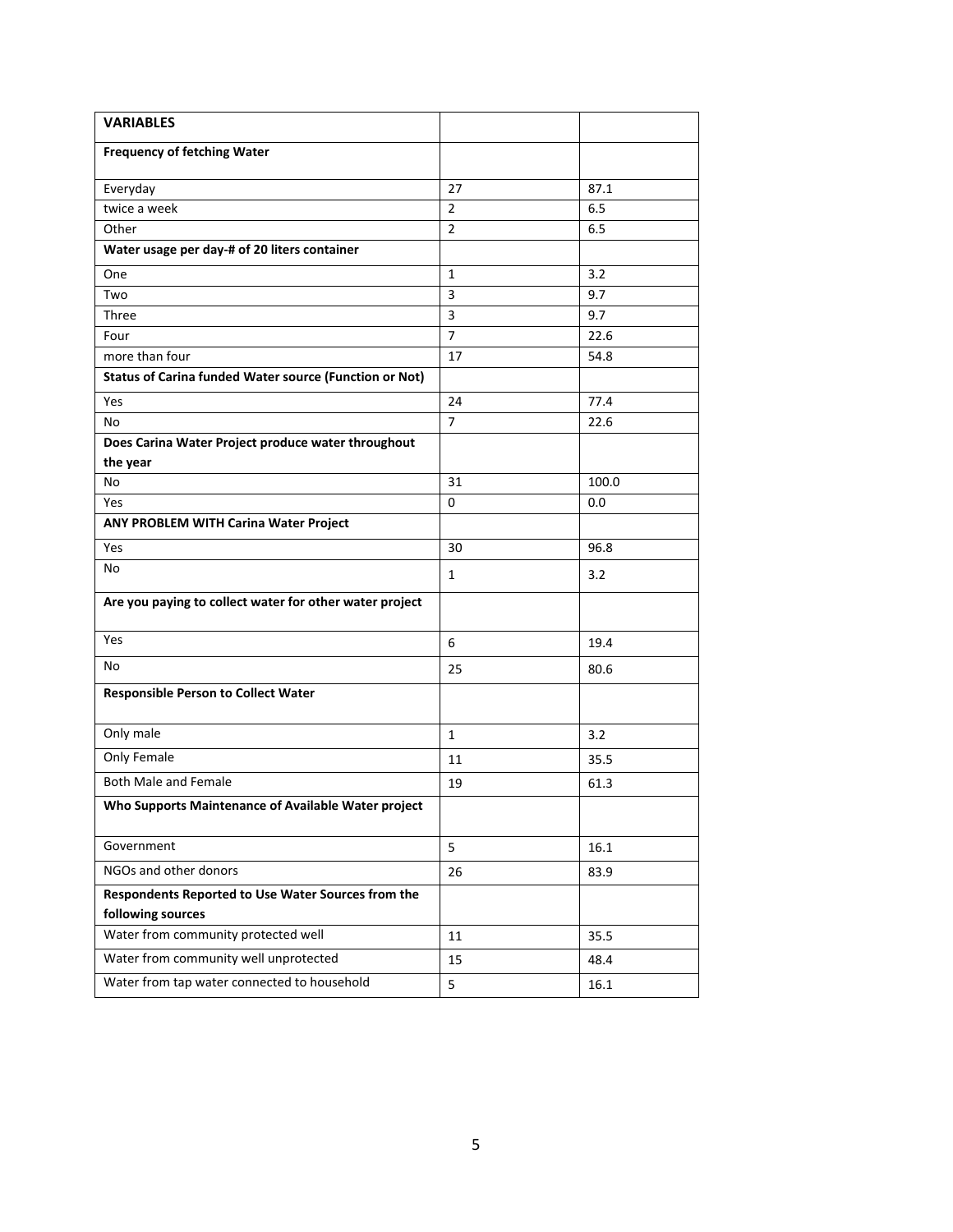#### **Results:**

The Results presented in this chapter covers interviews from a total of 31 respondents from four locations where the Carina Water Wells Project were implemented. In the four locations a total of five water projects were implemented. The method of obtaining these respondents was by convenience of those who were around at the time of our visit for the evaluation.

However consideration was made for people living within one kilometer from the water projects. Included were those who had been present for at least two years prior in the villages, or at the schools where the Carina Water Wells Project was implemented.

Prior to interviewing each respondent consent forms were signed to agree to be interviewed, videotaped or have their picture taken during the evaluation exercise (which is the law in Tanzania). Approximately 9 (29%) out of 31 respondents were willing to participate in the interviews but opted not to be included in the videotape or have their picture taken.

The figures below represent the proportion of respondents from the four different locations in Tabora District Tanzania. Two villages - Inonelwa, Kwihala, and three primary schools Isukamahela, Kwihala and Kitete (in Tabora town).

The majority of respondents (58%) were male. Of these nearly 52% are between the ages of 19 and 45 and more than half of them (55%) were single. A total of 77% were educated to primary school level and 55% were sons or daughters within the households.

Only 35% of thirty one households interviewed had less than 6 people in a household. Most of the households reported to have between six and ten members currently living within their families. At the time of the evaluation 84% of respondents reported that the water source funded by the Carina Water Wells Project was not currently functioning. When asked whether the water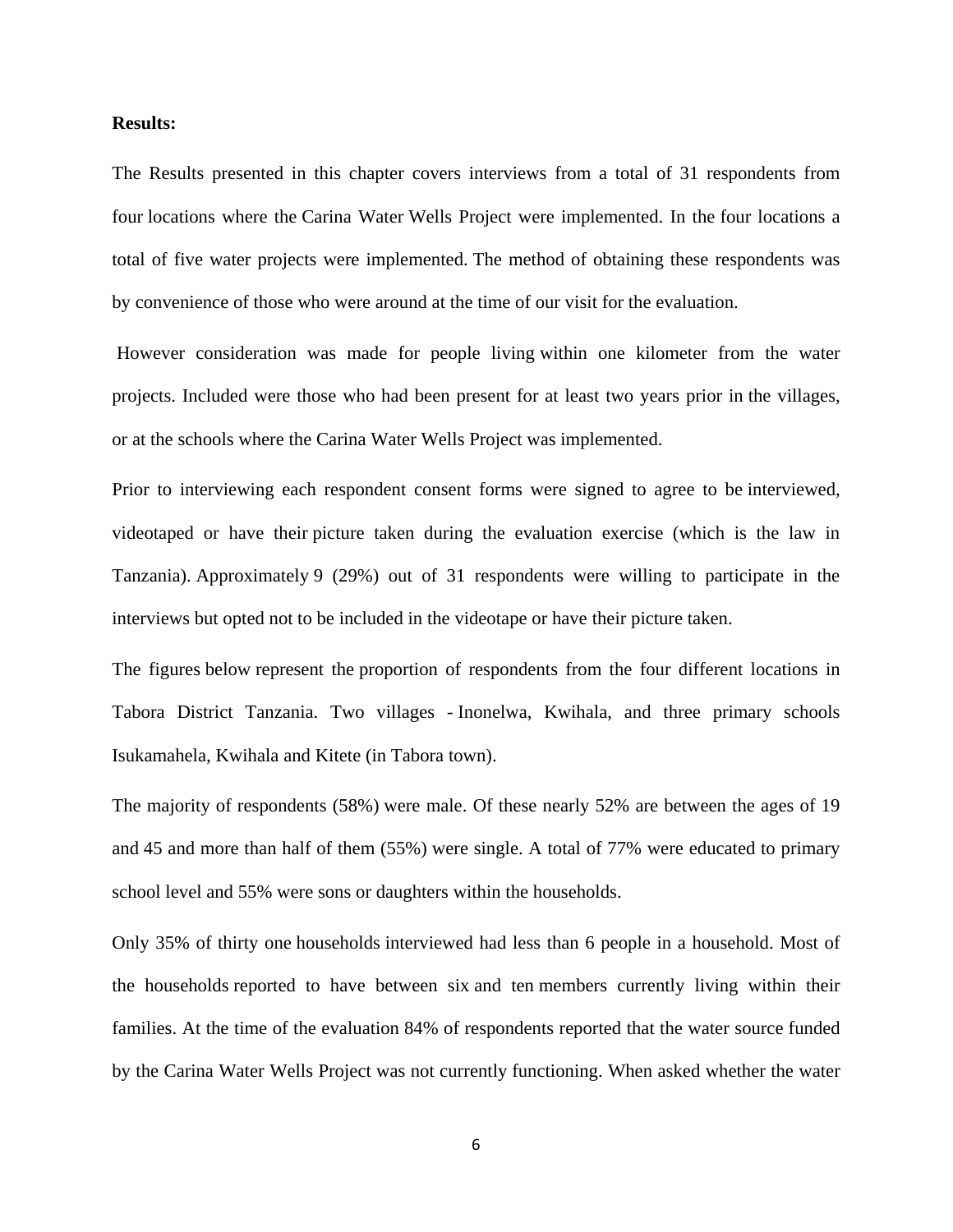source functioned throughout the year (if it wasn't broken), all respondents reported the water sources are seasonal and do not function consistently throughout the year. However it is helpful during the rainy season and still functions three months after the rainy season ends.

It was interesting to find out how much water was used in their households every day and how frequently they go to collect water. 87% of households reported they use more than 60 liters of water daily. The same number of respondents (87%) reported they commute (walk/bike ride) every day to collect water. Apart from the time spent commuting and queuing for water most respondents (81%) were grateful that they are not paying cash at the water sources.

Amazingly, approximately 61% of households reported both male and female are now responsible for fetching water for their household use, only 1% of households reported males as being solely responsible to collect water. When inquiring about how water is transported from the source to the household, most women reported carrying it in containers on their heads while others use bicycles. An individual carries one container of 20 liters at a time while using a bicycle enables a person to transport up to 60 liters.

Another important point was how the respondents and community at large benefited from the Carina Water Wells Project and what the common uses of water were. The main use was for drinking and domestic use, the majority of school children mentioned water has been very helpful for hygiene.

We wanted to know what happened when the Carina Water Wells Project water sources stopped functioning, or something broke and needed repairing. Approximately 96% responded that the water sources at some point had been non-functioning. A majority of the respondents admitted that repairs have been the most challenging issue and that it took a long time to do the repairs. Approximately 84% said they expected repairs to be done by the donor or implementing partner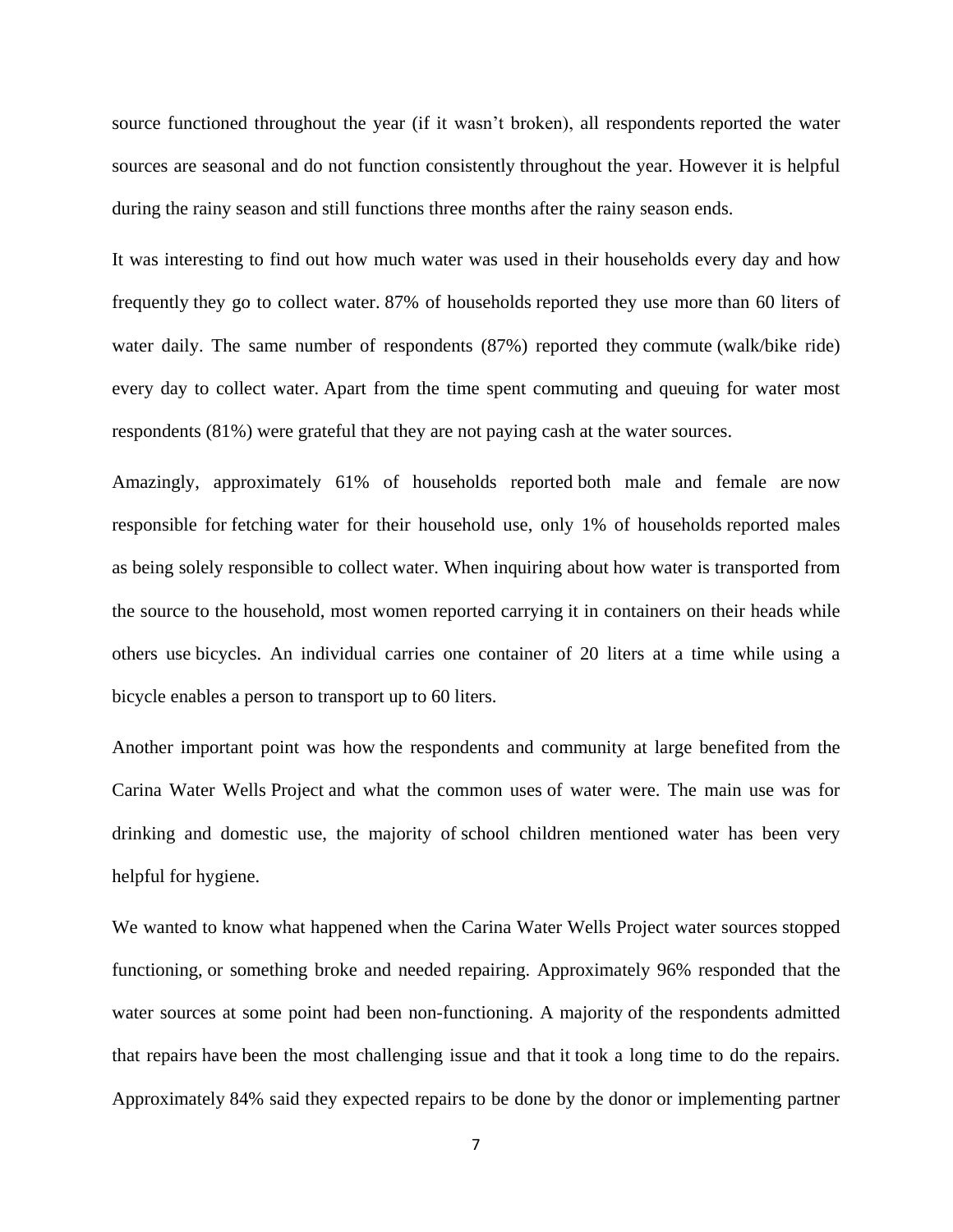(Sudeso), while 16% said the local government does the repairs through the village water committees or school committees.

When asked whether the respondents were willing to contribute to the repair of their current Carina Water Wells Project water source (including future projects), 84% of respondents said yes, if a water committee asked them to fund the repair. Out of those who said they are willing to contribute, approximately 27% are willing to contribute in terms of cash, 46% willing to contribute in terms of participating in labor work, and 27% were willing to participate and contribute but did not specify the mode of contribution.

In addition part of this evaluation was to determine what is needed to improve any future projects. Talking to village leaders and the headmaster at Kitete Primary School, all suggested there is a need to include a sustainability plan for the projects, to ensure that should there be problems a solution would be found. This would include water committees, a plan for raising funds for repairs and regular communication between beneficiaries and implementing partner(s).

One respondent a student from Isukamahela made a comment saying "When we have water from this tank, it helps us to wash our hands and make sure our hands are clean before we eat and after using the toilet (hygiene)"

8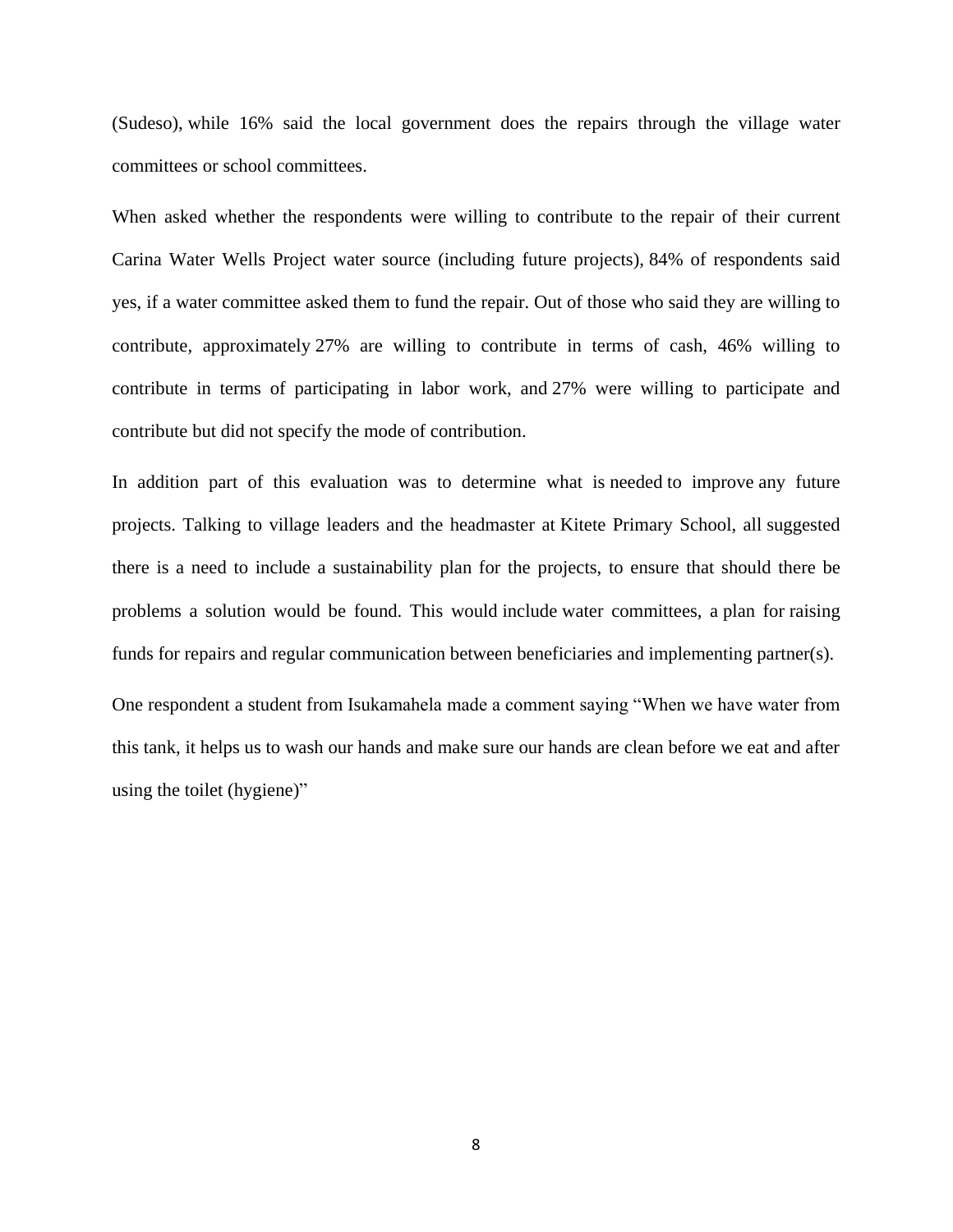#### **Discussion and Conclusion**

Based on the evaluation assessment of the five water points funded by the Carina Water Wells Project, the findings of the rainwater harvesting tanks showed the following - The most recent rain water harvesting tank (20,000 liters) constructed in 2011 at Kitete primary school was functioning and in good condition. It collected rain water during the rainy season which started in December 2014 and stopped in March 2015.

At the time of the evaluation (June 18th 2015), the tank still had some water which the students were using for different purposes including hygiene and cleanliness.

The Isukamahela school rain water harvesting tank (40,000 liters) installed in 2009 was functioning and in good condition.

The Kwihala primary school rain water harvesting tank (20,000 liter) installed in 2009 was not functioning. The tank was in good condition but the PVC guttering pipe (funnels the rain water into the tank) was perforated. The village chairman reported that some children had thrown stones at it. As a result during the past three rainy seasons they missed the opportunity to collect water. At the time of evaluation (June 17th 2015), the headmaster was not on site due to the school vacation so unable to elaborate further. However, several students showed up to be interviewed and confirmed how important the rain water from the tank is for washing hands, cooking and other uses.

On Saturday July 3rd Jacqueline Simone Ambrose (Carina Water Wells) met with Christopher Nyamwanji (Sudeso) and provided additional funds from herself and two residents in Maui Hawaii totaling \$100.00 to replace the PVC pipe. Christopher committed to going to Kwihala village primary school that day with a technician to replace the pipe which would then be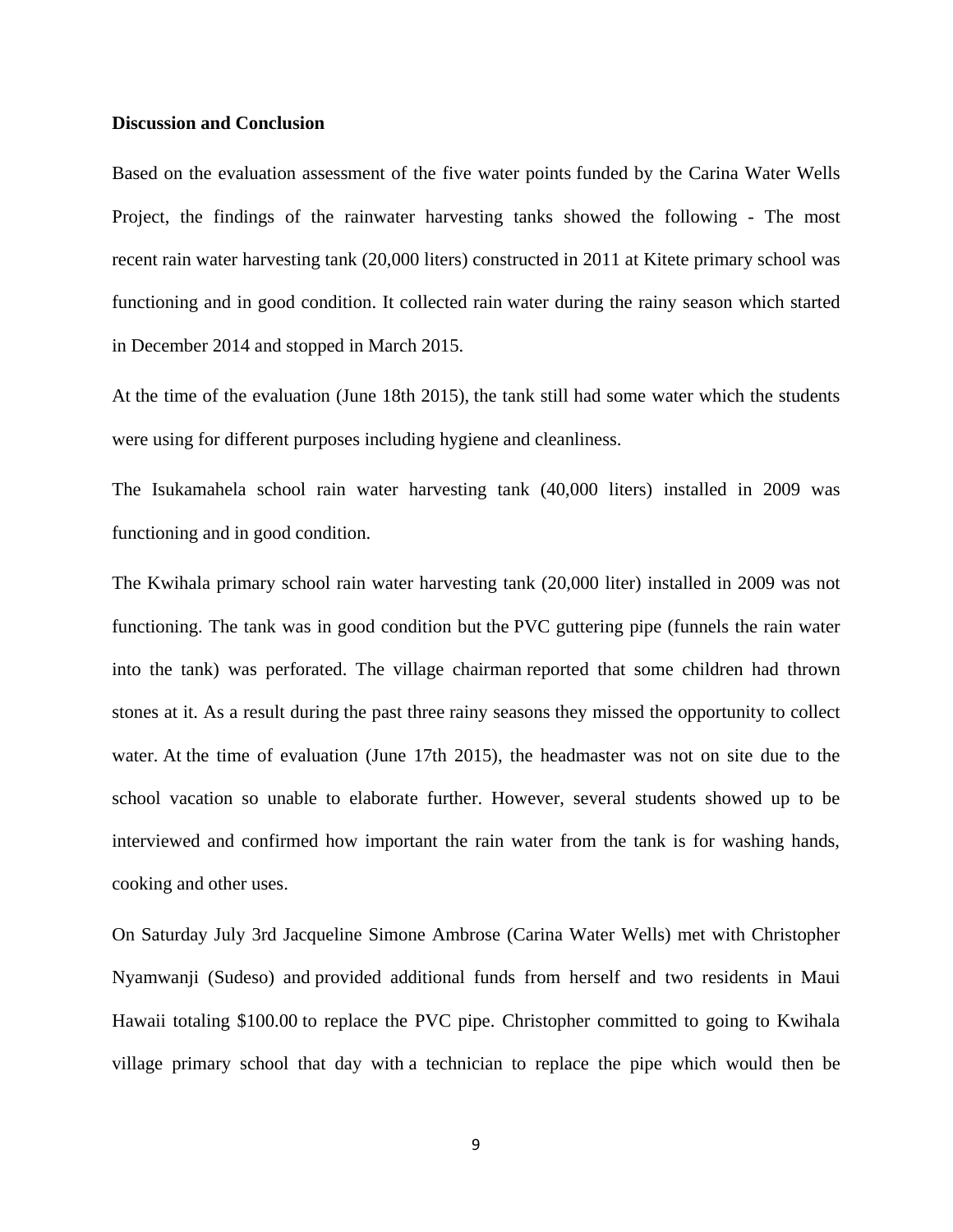removed (to prevent theft) after taking photos. The tank should then be functional for the rainy season beginning in December 2015.

The findings regarding Carina Water Wells Project two shallow hand dug wells showed the following - The well at Inonelwa village installed in 2005 was not functioning. The reason provided by the village chairman who was present, was that the water table had dropped below the end of the pipes. According to the interviews it had not produced water for approximately three years. When asked whether it could be fixed, Christopher Nyamwanji (Sudeso) replied that it would be more cost effective to dig another well.

Out of curiosity we wanted to know where they get water from since the Carina Water Wells Project source at Inonelwa village is not functioning. The respondents mentioned that there were other water sources although collecting it consumes more time, approximately one hour's walk to the source. 87% of those asked reported they had to wait in a queue for more than one hour, and sometimes more than 3 hours, especially during the dry season (September through November) before the rainy season begins in early December.

When asked where the other water sources in the area, we were shown to a covered water well (bore hole drilled) approximately two kilometers away from the Carina Water Wells Project well. Funded by the Tabora Anglican Church in 1996 (when Christopher Nyamwanji was the Development Officer for the Diocese) it was still functioning. At the time of this evaluation, the community were benefiting from it.

The Carina Water Wells Project well at Kwihala village installed in 2009 was functioning and had water due to the recent rainy season (Dec.-March) when the water table rises, during the dry season the level reduces as water is pumped. The village chairman commented that they now have a few water sources, all are unprotected shallow hand dug wells (funded by a local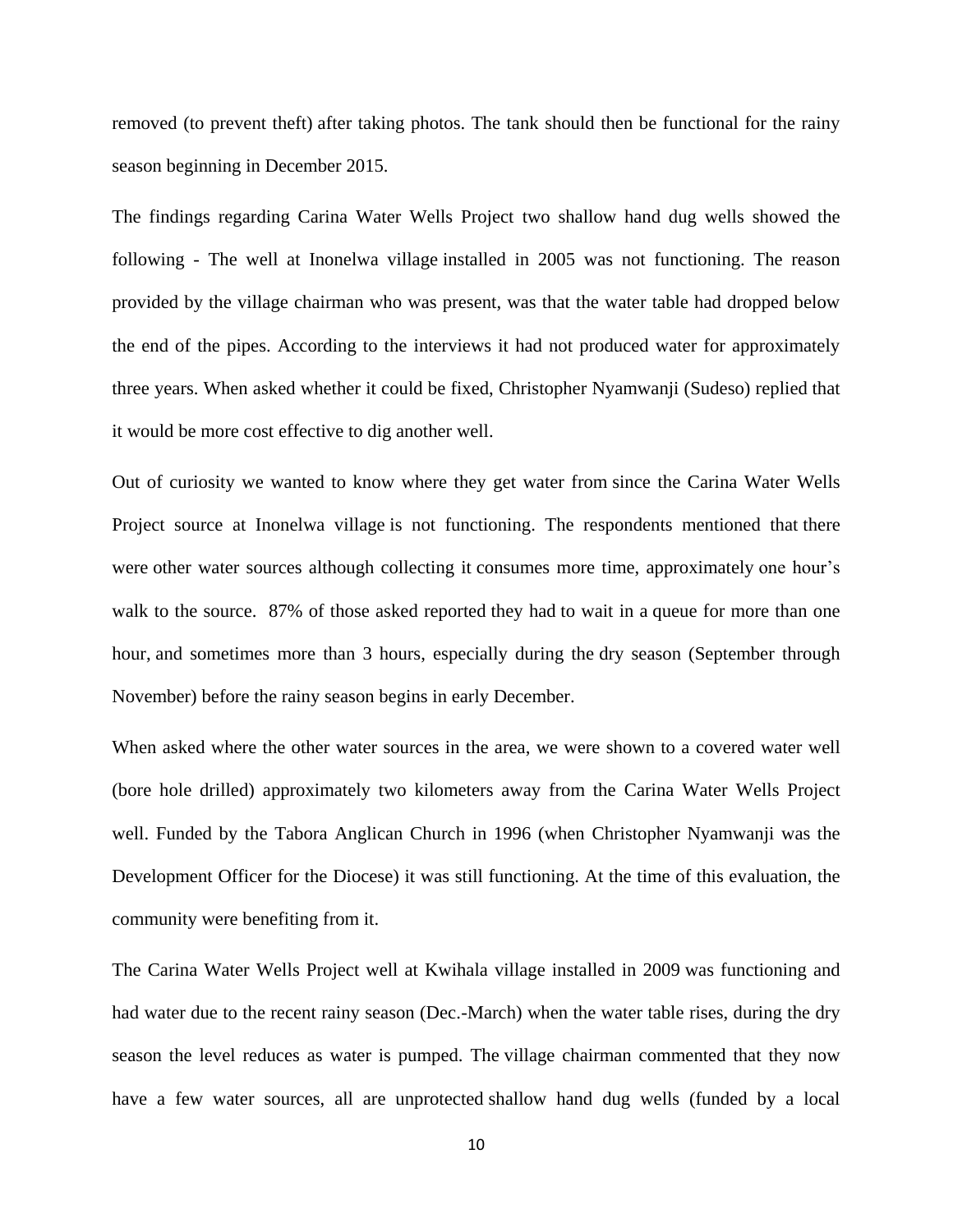businessman who died). The village council decided to lock the Carina Water Wells Project well with a chain after the rainy season to preserve the water. The community used the other water sources first, when they dried up the chain was removed and water was pumped from the well for a further three months before also drying up. When the team visited the Carina Water Wells Project well on June  $17<sup>th</sup>$  it had just been unchained and there was water which would last for approximately three months until August.

In two of the three villages (Kwihala, Isukamahela) where the Carina Water Wells Project conducted WATSAN (water/sanitation) education, water committees were reported to have been formed. Most of the respondents did not seem to know exactly the last time the committees met, or what their functions was. However most of the people interviewed said there is a problem with water in their areas, so shallow hand dug water wells are not the solution because they dry up approximately three months after the rainy season.

One woman interviewed commented "When the dry season begins water in the wells dries up, and that is the time we really need water". By June they no longer produce water and people have to commute further distances to collect from other water sources.

They recommended that if there are future projects deep water wells must be implemented (bore holes) so that water is available throughout the year.

Although seminars and meetings (WATSAN education) were reported to have taken place during implementation of the Carina Water Wells Project, the consensus was for more support to strengthen the water committees. This would enable them to understand their responsibilities and suggest ways to raise funds. These funds can be used for repairs as needed, and even to implement their own water project. Most people who were interviewed are willing to contribute